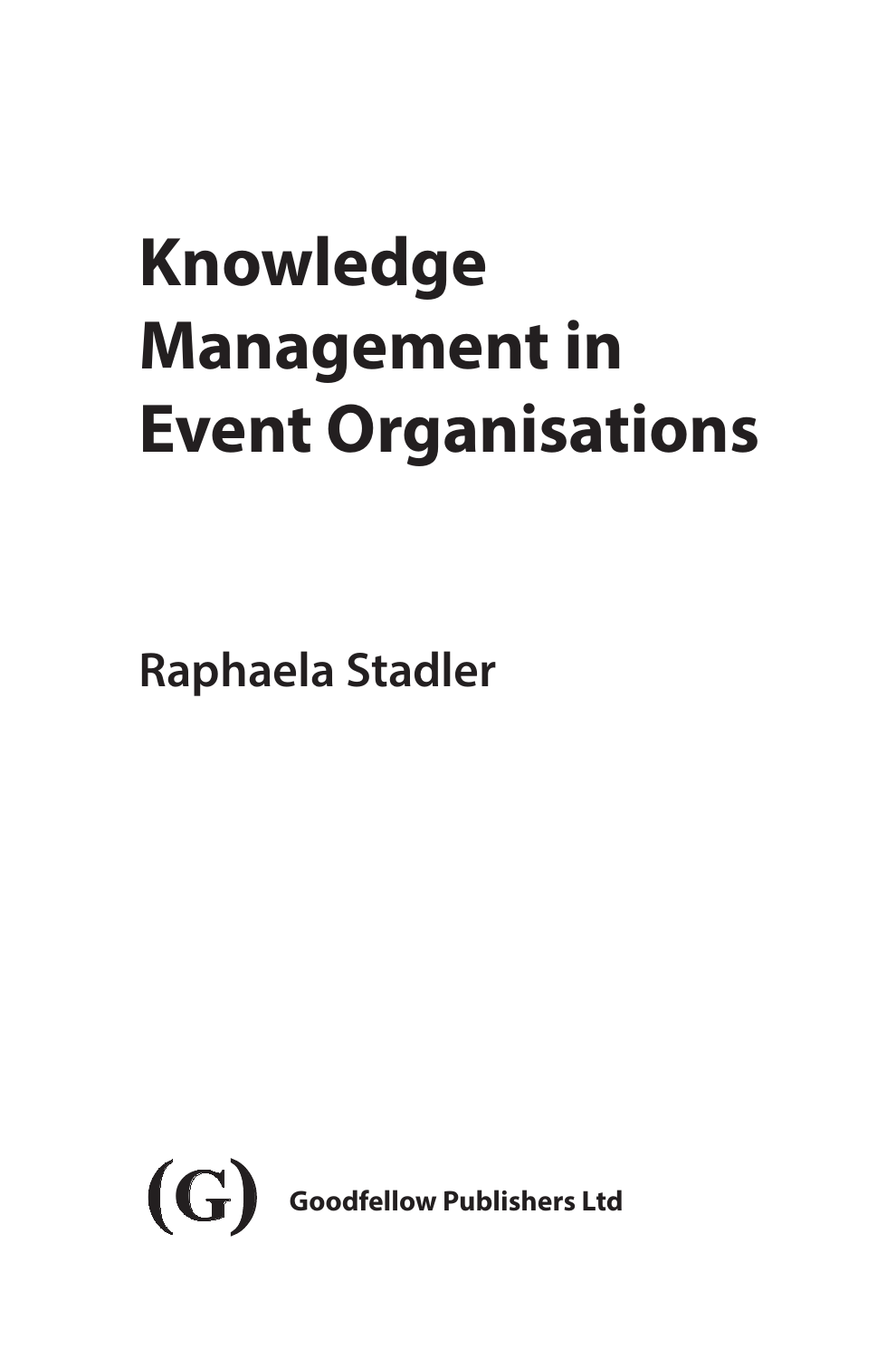<span id="page-1-0"></span>Published by Goodfellow Publishers Limited, 26 Home Close, Wolvercote, Oxford OX2 8PS **(G)**http://www.goodfellowpublishers.com

British Library Cataloguing in Publication Data: a catalogue record for this title is available from the British Library.

Library of Congress Catalog Card Number: on file.

ISBN: 978-1-911635-46-8

DOI: 10.23912/9781911635444-4545

The Events Management Theory and Methods Series

Copyright © Raphaela Stadler, 2021

All rights reserved. The text of this publication, or any part thereof, may not be reproduced or transmitted in any form or by any means, electronic or mechanical, including photocopying, recording, storage in an information retrieval system, or otherwise, without prior permission of the publisher or under licence from the Copyright Licensing Agency Limited. Further details of such licences (for reprographic reproduction) may be obtained from the Copyright Licensing Agency Limited, of Saffron House, 6–10 Kirby Street, London EC1N 8TS.

Design and typesetting by P.K. McBride, www.macbride.org.uk

Cover design by Cylinder

Printed by Printforce, Biggleswade

Distributed by UK Marston Book Services, www.marston.co.uk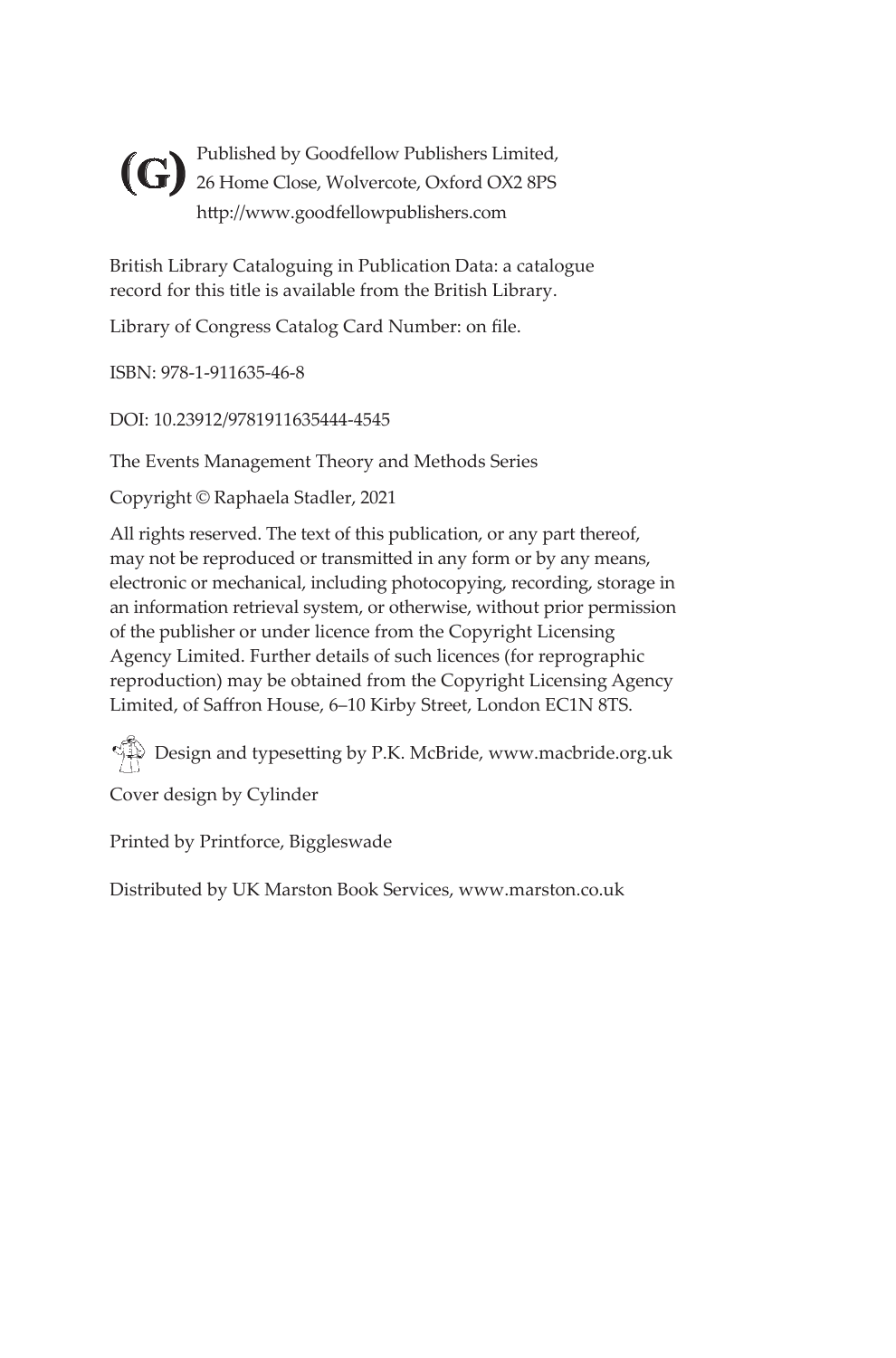## <span id="page-2-0"></span>**Contents**

|   | Introduction to the Events Management Theory and Methods Series<br>Preface<br>About the author                                                                                                                                           | vi<br>viii<br>X            |
|---|------------------------------------------------------------------------------------------------------------------------------------------------------------------------------------------------------------------------------------------|----------------------------|
| 1 | <b>Introduction, Concepts and Definitions</b>                                                                                                                                                                                            | 1                          |
|   | Data, information, and knowledge                                                                                                                                                                                                         | $\overline{2}$             |
|   | Explicit and tacit knowledge<br>Individual, group and organisational knowledge<br>Knowledge management                                                                                                                                   | 5<br>6<br>8                |
| 2 | Knowledge Management Challenges in Event Organisations<br>The 'pulsating' nature of events                                                                                                                                               | 15<br>17                   |
|   | Knowledge management in project-based organisations<br>Lack of time and resources<br>Lack of expertise and trust among the team                                                                                                          | 19<br>22<br>23             |
|   | Large number of volunteers<br>Creative, operational and strategic knowledge                                                                                                                                                              | 25<br>27                   |
|   | The issue of unlearning, forgetting and knowledge leakage<br>The issue of knowledge hiding and knowledge hoarding                                                                                                                        | 29<br>30                   |
|   | Reinventing the wheel                                                                                                                                                                                                                    | 33                         |
| 3 | Knowledge Management Activities, Models and Frameworks<br>Key knowledge management activities<br>Knowledge management frameworks<br>Objectivist vs. practice-based perspective on knowledge management 66                                | 39<br>41<br>53             |
| 4 | Relational and Practice-Based Knowledge Management<br>'Knowing', 'know-how', embedded and embodied knowledge<br>Formal and informal knowledge practice rituals<br>The role of emotions in knowledge practices<br>Communities-of-practice | 70<br>72<br>74<br>78<br>79 |
| 5 | <b>Structural Elements of Knowledge Management</b><br>Human resource management and knowledge management<br>Top-down, bottom-up and middle-up-down knowledge management100<br>Interdisciplinary teams and pods                           | 94<br>95<br>103            |
|   | Knowledge management roles and responsibilities                                                                                                                                                                                          | 106                        |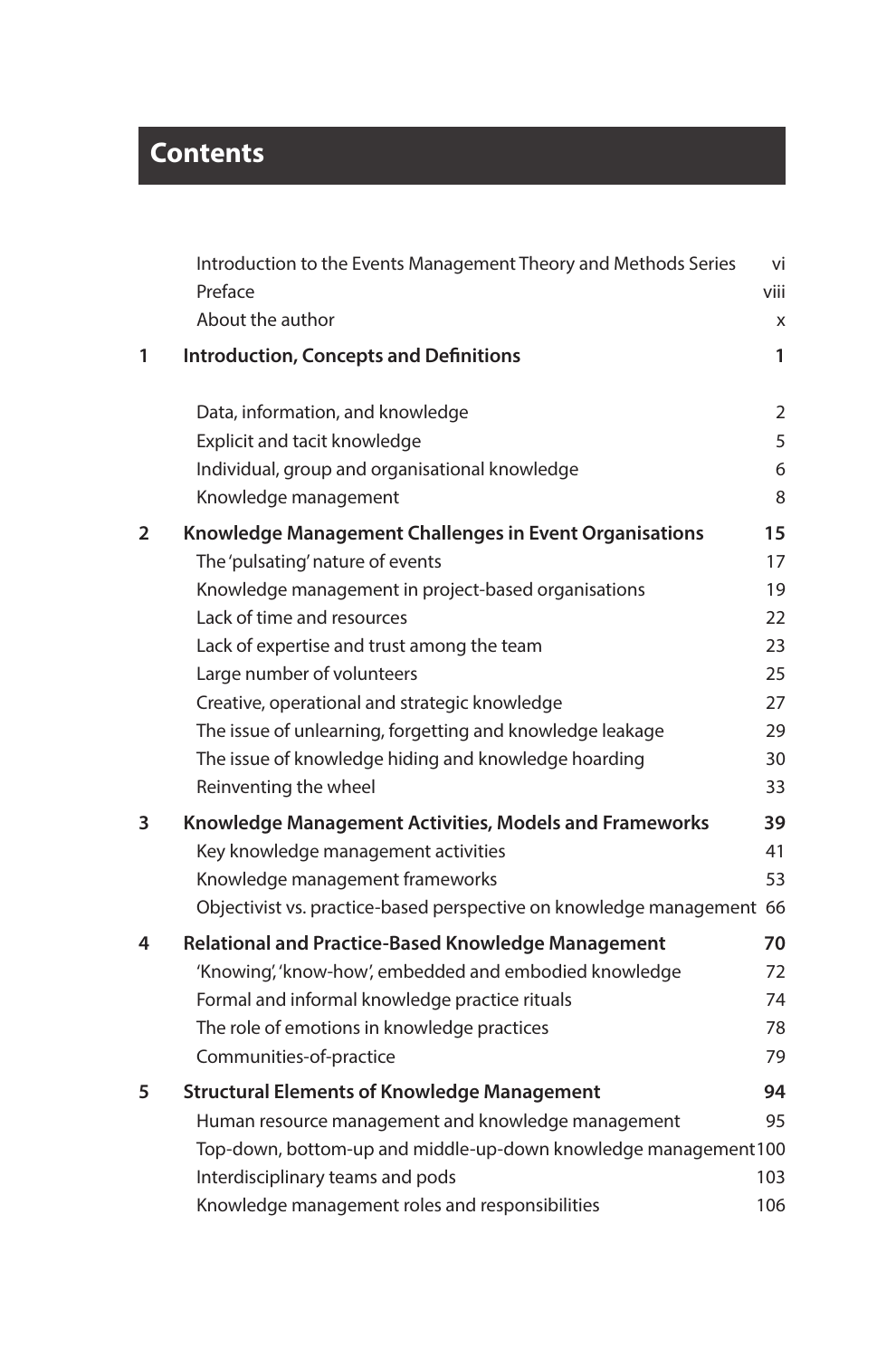<span id="page-3-0"></span>

| 6 | <b>Cultural Elements of Knowledge Management</b>                           | 113 |
|---|----------------------------------------------------------------------------|-----|
|   | Organisational identity                                                    | 114 |
|   | Organisational culture                                                     | 116 |
|   | Motivation                                                                 | 123 |
|   | Trust                                                                      | 125 |
|   | Collaboration and co-creation                                              | 127 |
| 7 | <b>Power and Knowledge</b>                                                 | 134 |
|   | Power, politics and conflict in organisations                              | 136 |
|   | Power as a resource                                                        | 137 |
|   | The concept of power/knowledge                                             | 142 |
|   | Power and empowerment                                                      | 144 |
| 8 | <b>Appreciative Sharing of Knowledge</b>                                   | 155 |
|   | Appreciative Inquiry – making visible what works in an organisation        | 156 |
|   | Appreciative Sharing of Knowledge: what makes people share                 |     |
|   | knowledge?                                                                 | 160 |
|   | Using stories and storytelling to share knowledge with others              | 163 |
| 9 | <b>Practical Implications and Recommendations for Event Organisers 171</b> |     |
|   | Knowledge management recommendations for event organisers                  | 172 |
|   | Future research into knowledge management in event organisations           | 180 |
|   | Glossary                                                                   | 185 |
|   | Index                                                                      | 189 |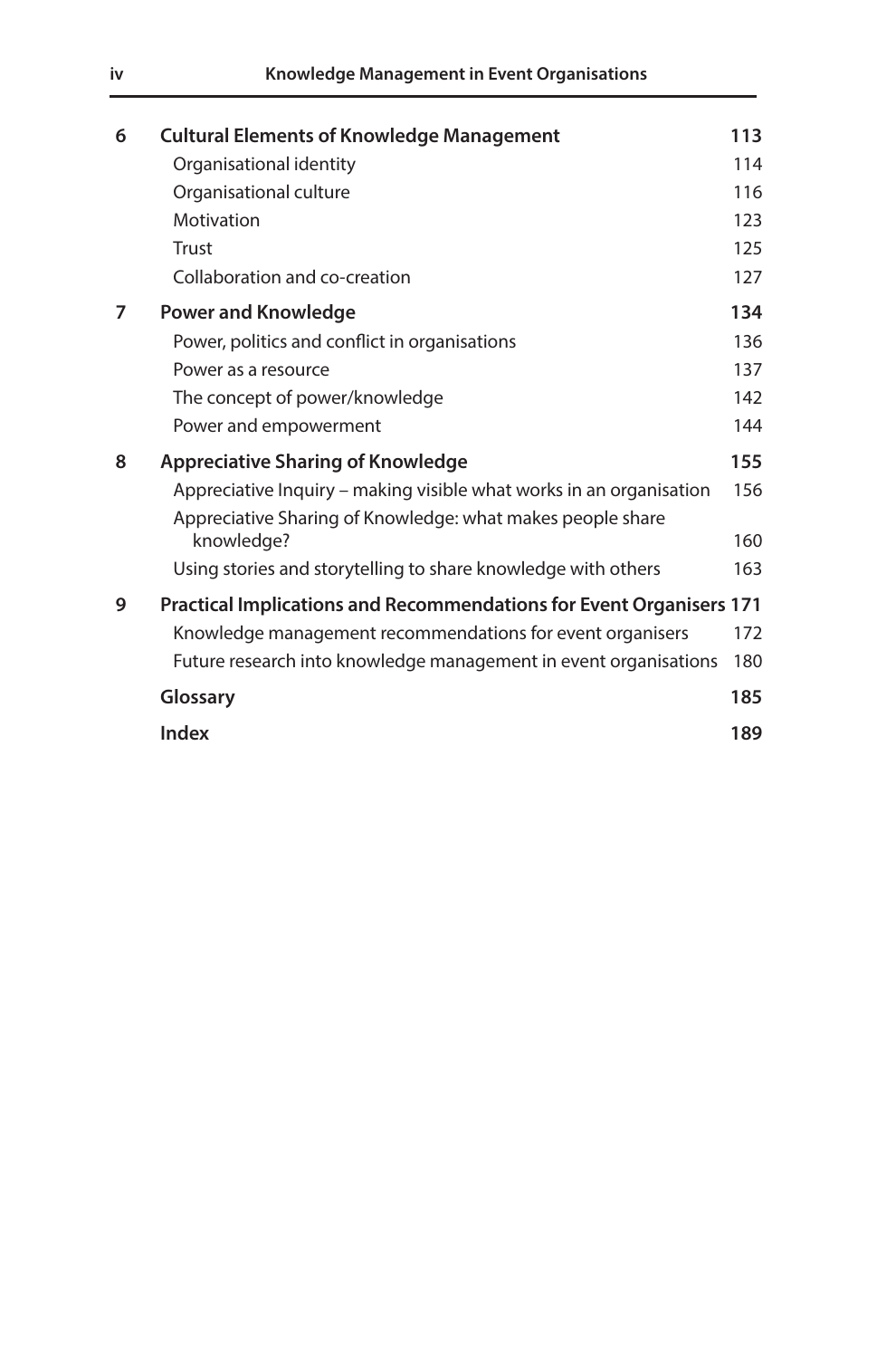# <span id="page-4-0"></span>**List of Figures**

| 1.1: Data – information – knowledge.                                                       | 2   |
|--------------------------------------------------------------------------------------------|-----|
| 1.2: Dimensions and levels of knowledge.                                                   | 10  |
| 2.1: 'Pulsating' event organisations.                                                      | 17  |
| 2.2: Knowledge management challenges in 'pulsating', project based<br>event organisations. | 19  |
| 3.1: Spiral evolution of knowledge conversion.                                             | 56  |
| 3.2: The four major knowledge flow functions applied to events.                            | 59  |
| 4.1: Degrees of community participation.                                                   | 82  |
| 4.2: Levels of participation at CMF.                                                       | 88  |
| 5.1: Human resource management and knowledge management.                                   | 96  |
| 5.2: Interdisciplinary pod structure at QMF.                                               | 105 |
| 6.1: Categories of organisational culture.                                                 | 117 |
| 7.1: Types of empowerment.                                                                 | 145 |
| 8.1: The four steps in Appreciative Inquiry.                                               | 158 |
| 8.2: Cycle of Appreciative Sharing of Knowledge.                                           | 161 |
| 9.1: Knowledge management recommendations for event managers.                              | 173 |

## **List of Tables**

| 1.1: Properties of explicit and tacit knowledge.                                                 | 6   |
|--------------------------------------------------------------------------------------------------|-----|
| 3.1: Knowledge management activities.                                                            | 42  |
| 3.2: Four modes of knowledge conversion in events.                                               | 57  |
| 4.1: Differences between formal work groups and communities-of-practice.                         | 80  |
| 5.1: Comparison of top-down, bottom-up and middle-up-down approaches<br>to knowledge management. | 102 |
| 7.1: Eight different power bases.                                                                | 140 |
| 9.1: Past and future research into knowledge management in event<br>organisations.               | 180 |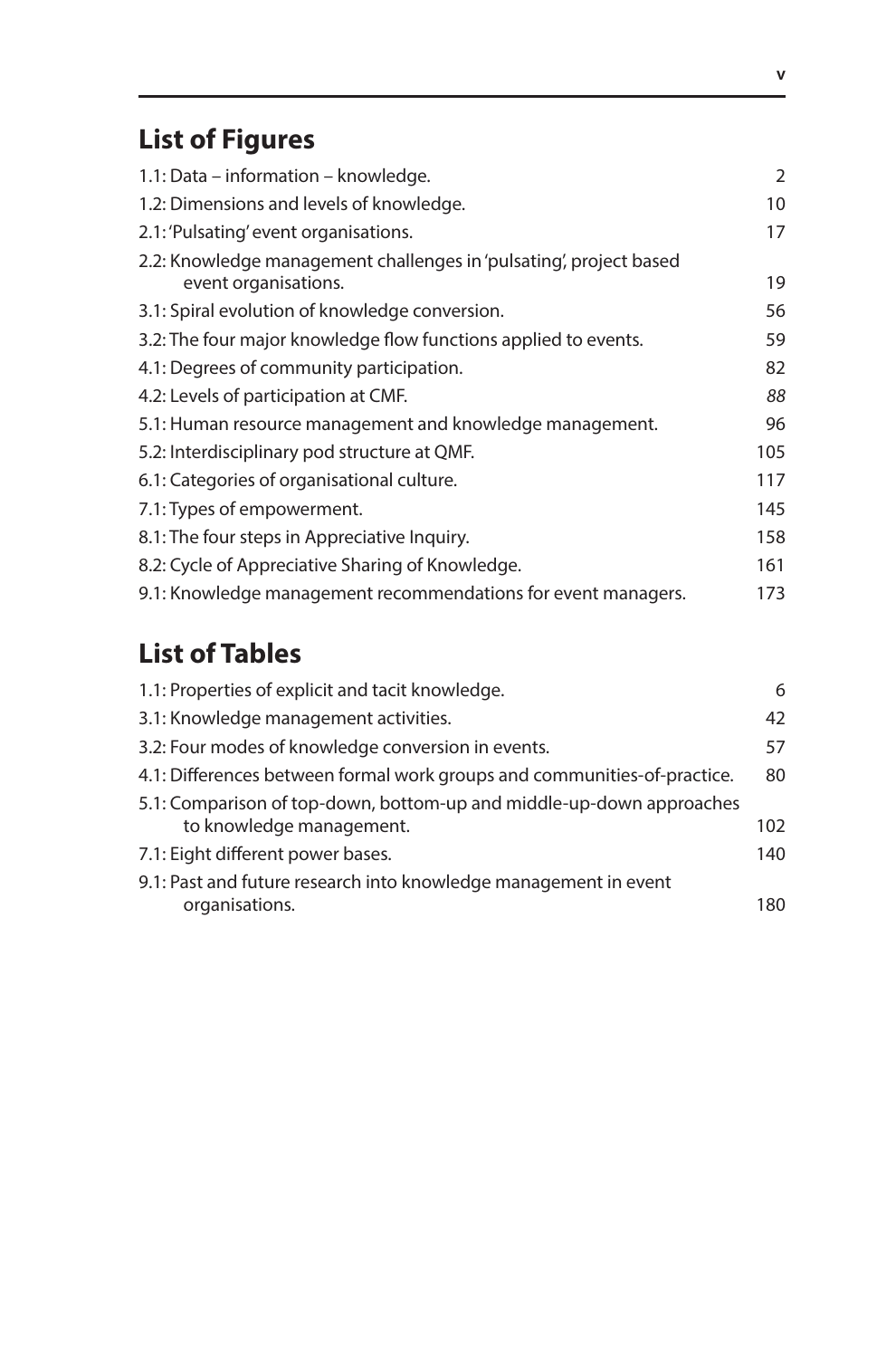### <span id="page-5-0"></span>**Introduction to the Events Management Theory and Methods Series**

Event management as a field of study and professional practice has its textbooks with plenty of models and advice, a body of knowledge (EMBOK), competency standards (MBECS) and professional associations with their codes of conduct. But to what extent is it truly an applied management field? In other words, where is the management theory in event management, how is it being used, and what are the practical applications?

Event tourism is a related field, one that is defined by the roles events play in tourism and economic development. The primary consideration has always been economic, although increasingly events and managed event portfolios meet more diverse goals for cities and countries. While the economic aspects have been well developed, especially economic impact assessment and forecasting, the application of management theory to event tourism has not received adequate attention.

In this book series we launch a process of examining the extent to which mainstream theory is being employed to develop event-specific theory, and to influence the practice of event management and event tourism. This is a very big task, as there are numerous possible theories, models and concepts, and virtually unlimited advice available on the management of firms, small and family businesses, government agencies and not-for-profits. Inevitably, we will have to be selective.

The starting point is theory. Scientific theory must both explain a phenomenon, and be able to predict what will happen. Experiments are the dominant form of classical theory development. But for management, predictive capabilities are usually lacking; it might be wiser to speak of theory in development, or theory fragments. It is often the process of theory development that marks research in management, including the testing of hypotheses and the formulation of propositions. Models, frameworks, concepts and sets of propositions are all part of this development.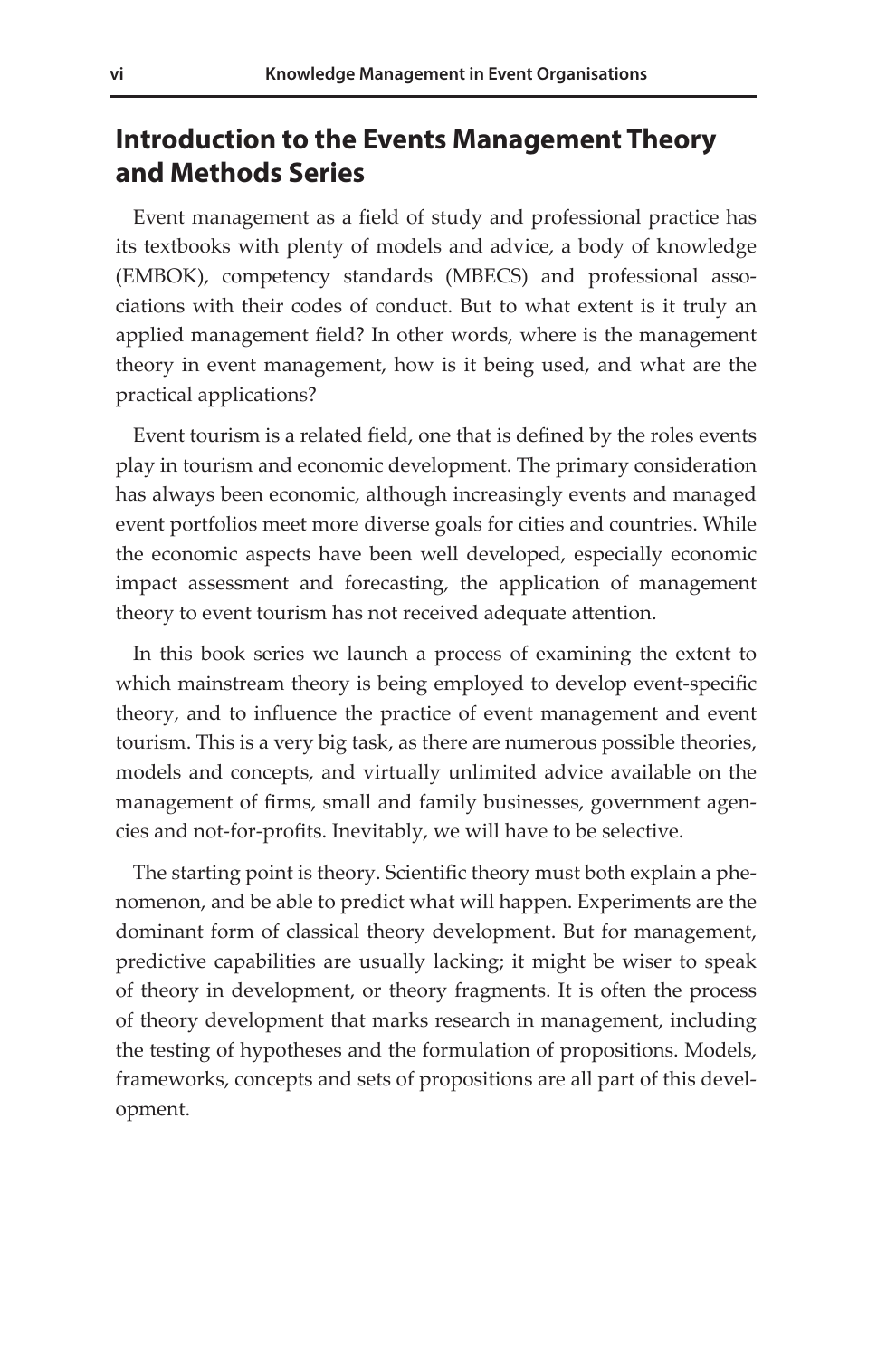<span id="page-6-0"></span>

The diagram illustrates this approach. All knowledge creation has potential application to management, as does theory from any discipline or field. The critical factor for this series is how the theory and related methods can be applied. In the core of this diagram are management and business theories which are the most directly pertinent, and they are often derived from foundation disciplines.

All the books in this series will be relatively short, and similarly structured. They are designed to be used by teachers who need theoretical foundations and case studies for their classes, by students in need of reference works, by professionals wanting increased understanding alongside practical methods, and by agencies or associations that want their members and stakeholders to have access to a library of valuable resources. The nature of the series is that as it grows, components can be assembled by request. That is, users can order a book or collection of chapters to exactly suit their needs.

All the books will introduce the theory, show how it is being used in the events sector through a literature review, incorporate examples and case studies written by researchers and/or practitioners, and contain methods that can be used effectively in the real world.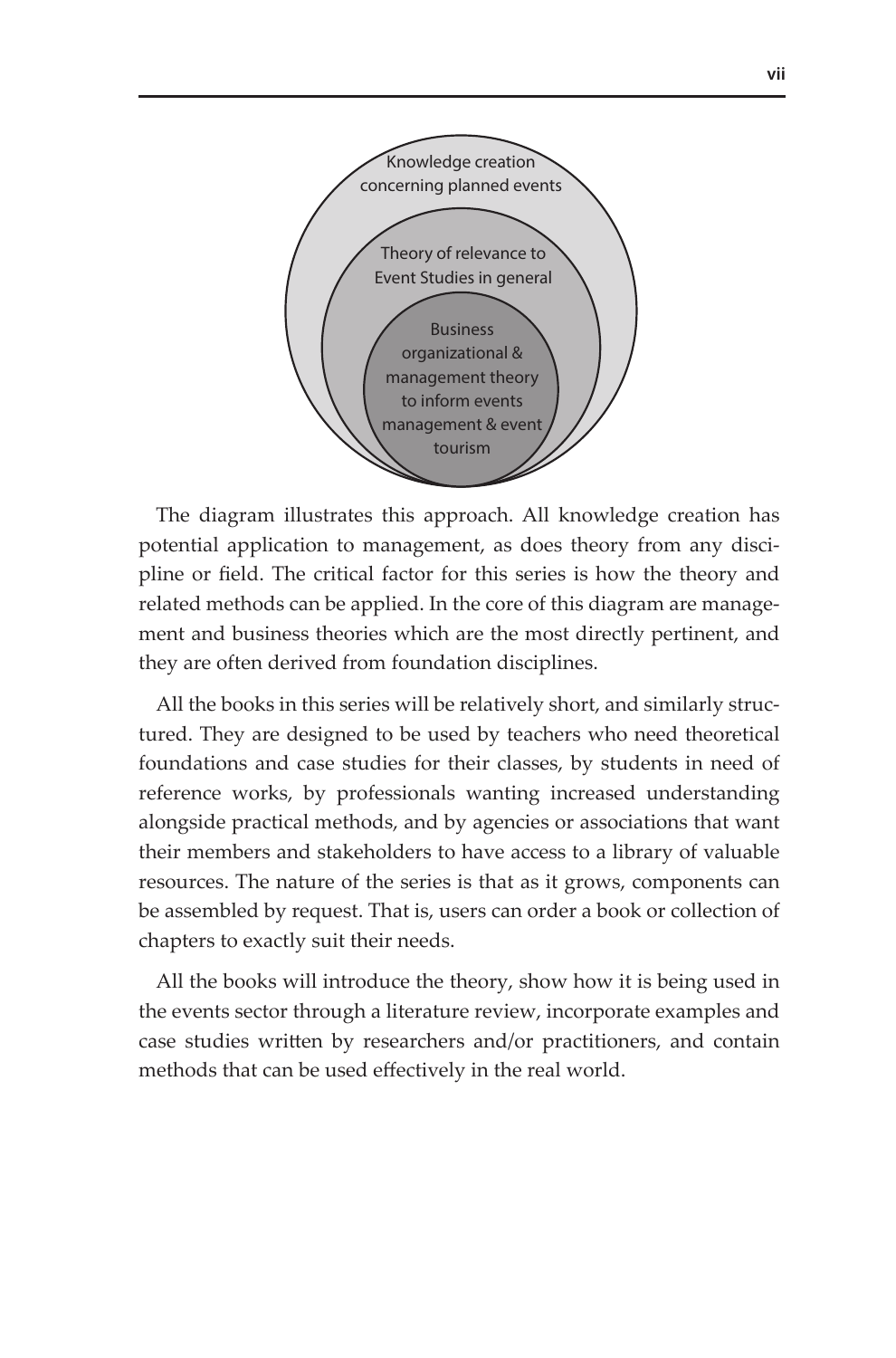#### <span id="page-7-0"></span>**Preface**

#### **Key objectives of the book**

- Inform researchers, students and event managers on knowledge management and knowledge practices applied to events.
- Introduce knowledge management concepts, frameworks and models that can be adapted to a range of event organisations.
- Provide a textbook for event management students with study and discussion questions at the end of each chapter, as well as a useful resource and reference for event practitioners.
- Utilise case studies to explore theories and illustrate key points.
- Connect readers to the research literature through the provision of additional readings.

#### **Organisation of the book**

The first two chapters of this book provide an introduction to key terms and definitions, and then highlight specific knowledge management challenges for event organisations, such as the 'pulsating' nature of events and the lack of time and resources for knowledge management. Chapter 3 explores knowledge activities and knowledge management frameworks and models that can be applied to events, while Chapter 4 introduces the practice-based understanding of knowledge management and also explains how this can be used in an events context. Important structural and cultural elements of knowledge management are discussed in Chapter 5 and 6 respectively. The question of power and knowledge is explored further in Chapter 7, while Chapter 8 introduces Appreciative Sharing of Knowledge as an alternative approach to knowledge management. Lastly, Chapter 9 provides practical implications and recommendations for event organisers, as well as suggestions for future research on knowledge management in event organisations.

Stated at the beginning of each chapter are Learning Objectives, while Study and Discussion questions are presented at the end of each chapter. These are intended for students to apply some of the concepts and theories to their own event examples, and to reflect on their experiences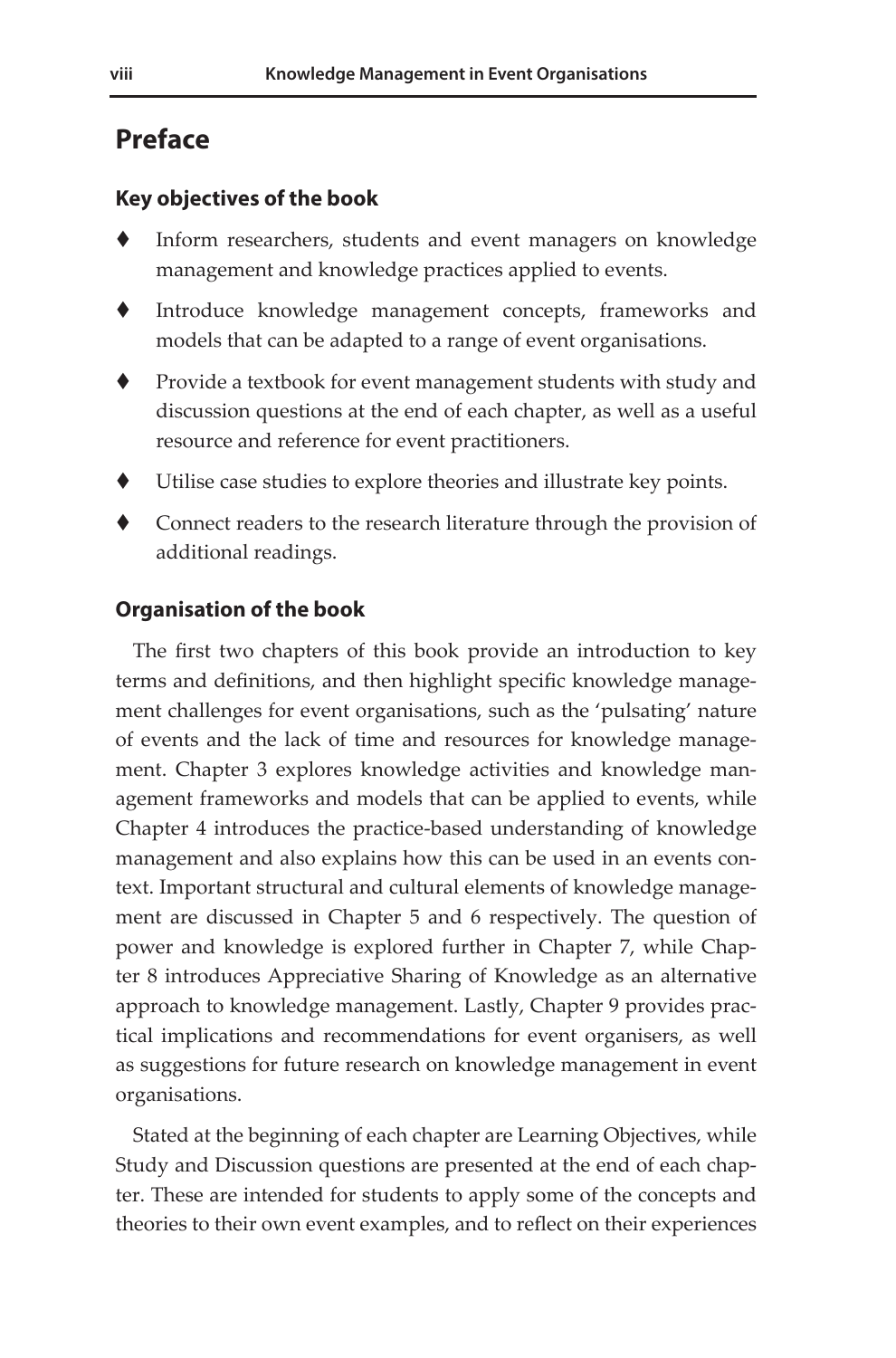<span id="page-8-0"></span>of working for or volunteering at events. They can also be used as exam or essay questions. Suggestions for additional readings are provided at the end of each chapter, where some of the key elements of knowledge management have previously been researched in an events context.

The Queensland Music Festival case study has been incorporated throughout some of the chapters of the book to present best practice examples of how to effectively and efficiently manage knowledge in a festival organisation.